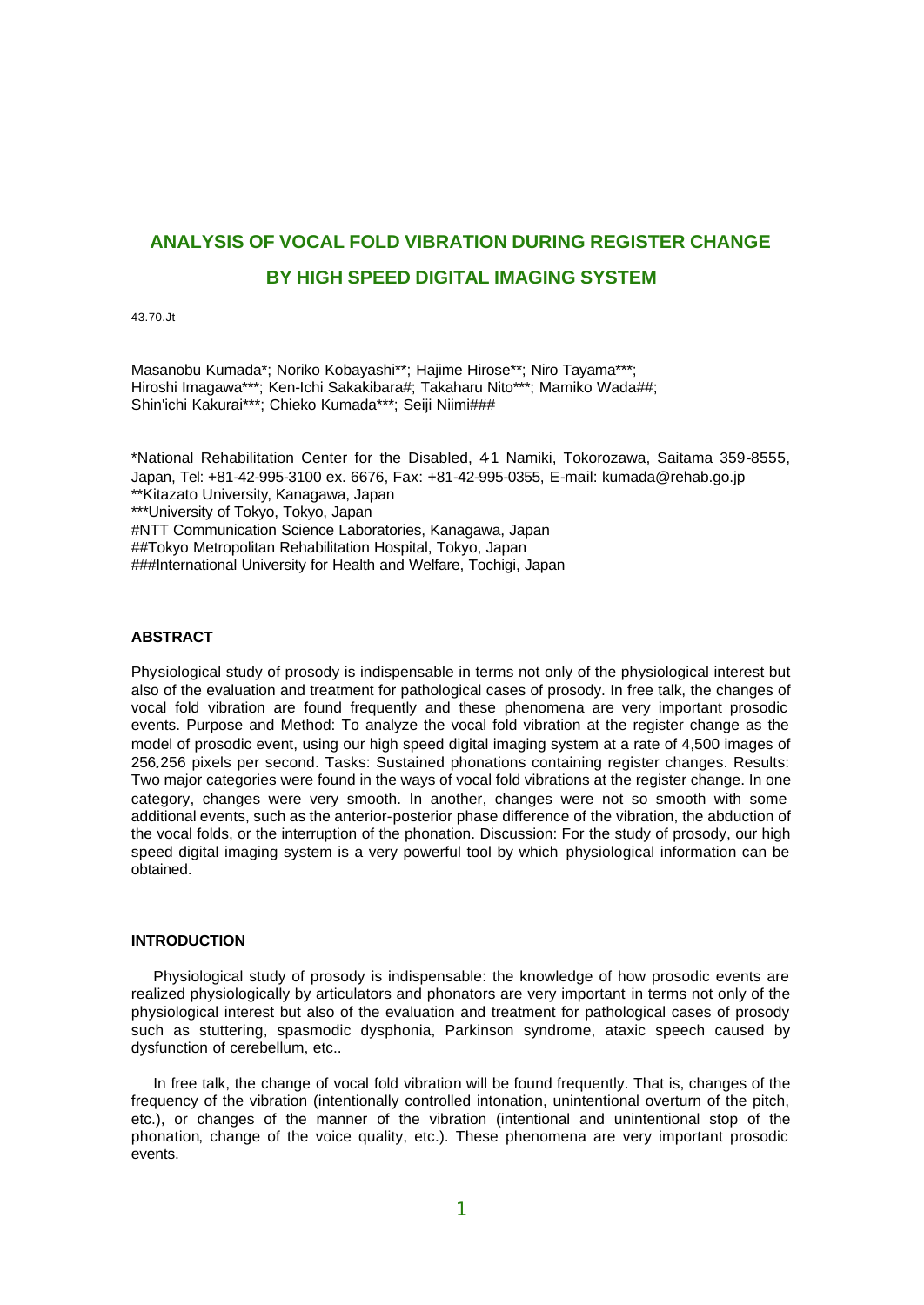Consistent vibration of the vocal folds in sustained phonation can be observed by stroboscopy. But when the vibration is inconsistent or changing its manner in short term such as in free talk shown above, stroboscopy can not be used, but a high speed digital imaging system is very powerful tool for the observation of the vocal fold vibration (Kiritani et al., 1996).

In this paper to begin physiological study of prosody in terms of vocal fold vibration, we will analyze qualitatively the vocal fold vibration at the register change as the model of prosodic events.

## **METHOD**

#### **High Speed Digital Imaging System**

The system mainly consists of a camera head and a digital image memory. Either a solid endoscope or a flexible fiberscope is attached to the camera head for laryngeal image recording (Figures 1 and 2).



**Figure 1**. A picture of the camera head with an obliquely angled solid endoscope and a digital image memory with a video monitor. (Kiritani, 2000)



**Figure 2**. Block diagram of our high-speed digital image recording system using a solid endoscope. (Kiritani, 2000)

A solid endoscope combined with a 300W Xenon lamp light was used for this study for the observation of sustained phonation. (For observing vocal fold vibration during running speech, a flexible fiberscope is indispensable. Images obtained through a flexible fiberscope are generally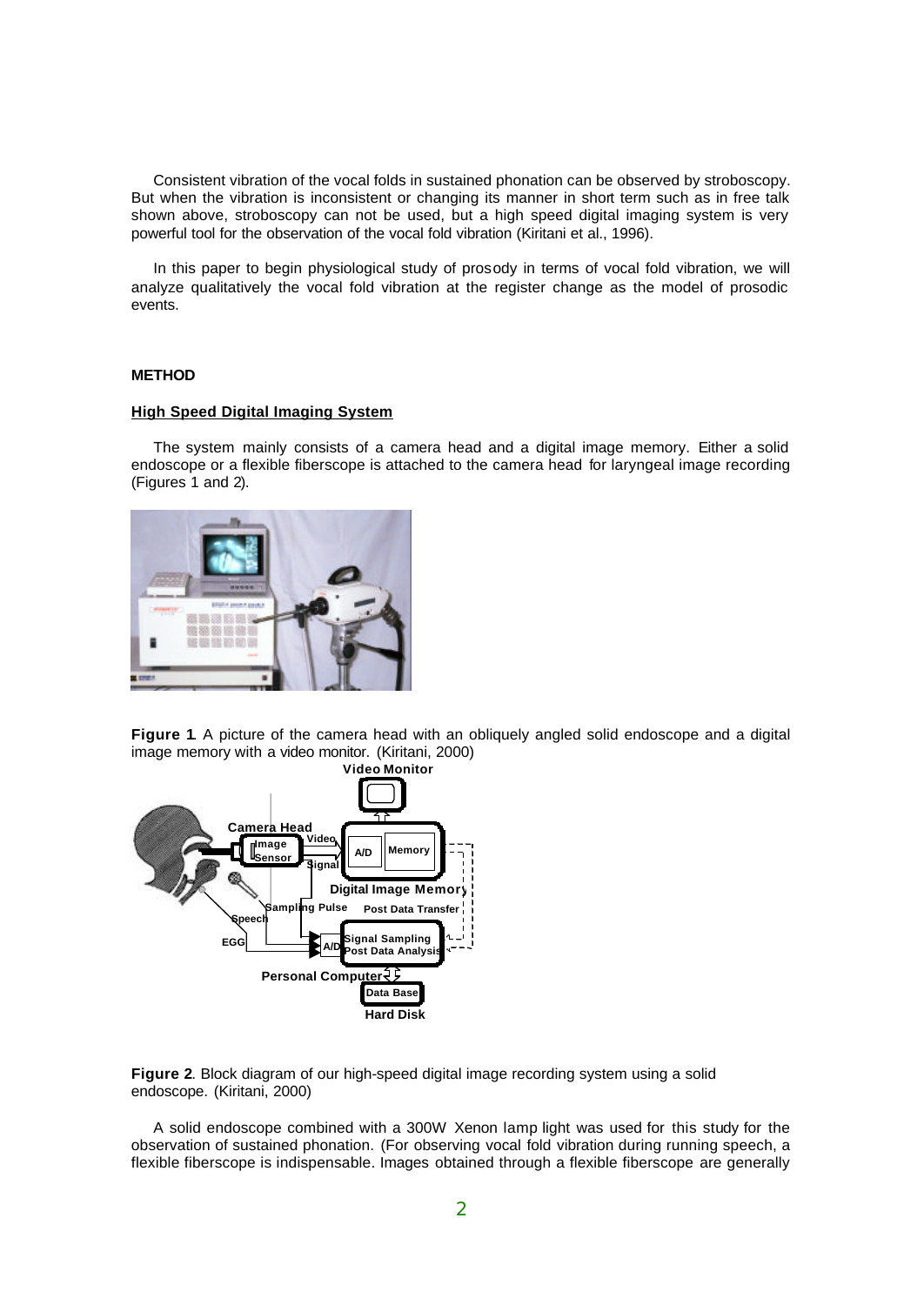darker than that obtained from a solid endoscope. Therefore, the system should be combined with an image intensifier. The required light intensification factor is not so much as 10, the resulting image degradation due to the use of the image intensifier is not significant.)

The camera head contains a solid-state image sensor specially designed for high-speed image recording. In order to achieve a high frame rate, the sensor with 256.256 picture elements incorporates a parallel read-out of image signals in its pixels (16 parallel channels).

Output video signals from the image sensor are fed into the digital image memory through A/D converters. The stored data also can be reproduced on a video monitor as slow-motion pictures. In this study with qualitative analysis, these slow-motion pictures (recorded on S-VHS videotapes and then transferred to PC as AVI files) were used.

The digital image memory can contain a maximum of 192 M Bytes of memory. Since each video signal is in 8-bit units (in 8-bit gray scale), this memory can store 3,000 frames of 256 256 images (=image data from 0.7 second phonation at a frame rate of 4,500 per second).

Data recording is usually done in a pre-trigger mode. When the system is set at "READY", the video signal from the camera head is continuously sampled and stored in the image memory, which serves as a cyclic, endless-memory buffer. During this mode, the image on the video monitor is refreshed every 0.1 second. The image data just preceding the pressing of the "RECORD" button is memorized in the digital image memory.

In our system, not only the image data but also audio signals and electro-glottographic (EGG) signals are recorded simultaneously using a separate personal computer. To synchronize these data, sampling pulses generated by down-sampling the master clock pulse in the camera system are used. As the frame rate is 4,500 per second, four sampling pulses are generated in each image-recording time frame. Consequently, the sampling rate is 18 kHz. For qualitative data analysis, the image data stored in the image memory are transferred to the personal computer and stored in its disk memory, together with the digitized data from the speech and EGG signals.

#### **Subjects**

Four healthy adults who speak Tokyo dialects (two males (Subjects 1 and 2) and two females (Subjects 3 and 4)) were served as subjects for this study. The age average was 45.0 years (Sub.1: 31y.o., Sub.2: 68y.o., Sub.3: 27y.o., Sub.4: 54y.o.).

## **Tasks**

Each subject was asked to try to phonate a Japanese vowel /e/ in head register and in chest register by turn (in one register after another in back-and forth manner) with no intermission of voicing between two registers; Each phonation was 2-3 second long and a register change was found every 0.5 second.

First, they tried to phonate in two registers with five degree scale (ex: D3 and A3 for Sub.1). All subjects except Sub.3 successfully could do it. Two series of images were recorded which contained a register change from chest to head. Other two series of images were also recorded which contained a register change from head to chest.

Second, they tried to phonate in two registers with octave scale (ex: C3 and C4 for Sub.1). All subjects successfully could do it. Again, two series of images were recorded which contained a register change from chest to head, and other two series of images which contained a register change from head to chest. **RESULTS**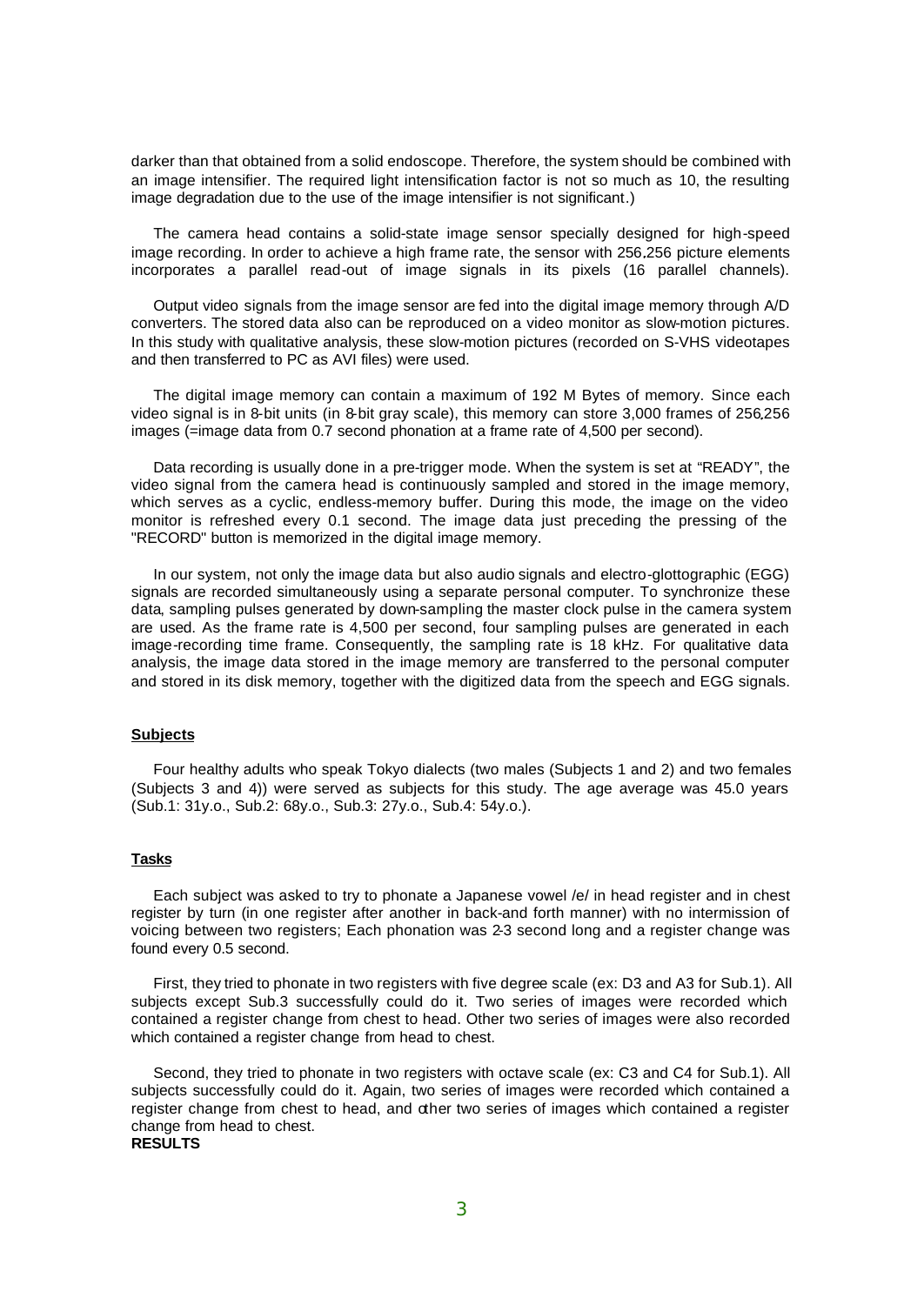In qualitative analysis, two major categories were found in the ways of changing of vocal fold vibrations at the register change

In one category (Category A), changes were very smooth in terms of the vibration of the vocal fold vibration (Figure 3).



**Figure 3**. Changes of peroids (cycle by cycle) on the task of Head to Chest (C5 to C4) of Subject 4. It took 0.11 seconds to change register gradually (a typical example of Type A).

In another category (Category B), changes were not so smooth with some additional events at the register change, such as the anterior-posterior phase difference of the vibration (Type B-1, Figure 4), the abduction of the vocal folds (Type B-2), or the interruption of the phonation (in spite of the instruction) (Type B-3).

The summary is found in table 1.

#### **DISCUSSION**

For the manners of the changes of the vocal fold vibration at the register change, two major categories (A and B), and three subtypes for category B (Types B-1, B-2, and B-3) were found in qualitative analysis in this study.

Three subtypes for Category B were found in this study, however, the number of the subtypes for Category B is thought to increase if more subjects with more range of variety (ex. skill of phonation) are analyzed.

Consistent vibration of the vocal folds in sustained phonation can be observed by stroboscopy. But when the vibration is inconsistent or changing its manner in short term such as in free talk, stroboscopy can not be used, but high speed digital imaging system is very powerful tool for the observation of the vocal fold vibration, which was shown in this study of the register change.

Physiological study of prosody is indispensable: the knowledge of how prosodic events are realized physiologically by articulators and phonators are very important in terms not only of the physiological interest but also of the evaluation and treatment for pathological cases of prosody such as stuttering, spasmodic dysphonia, Parkinson syndrome, ataxic speech caused by dysfunction of cerebellum, etc..

**Table 1**. Types of the manner of the change of vocal fold vibration at the register change. Task: H to C: head register to chest; C to H: chest register to head; 5 Deg.: five degrees, Types: A: smoothly changed; B-1: the anterior-posterior phase difference of the vibration; B-2: the